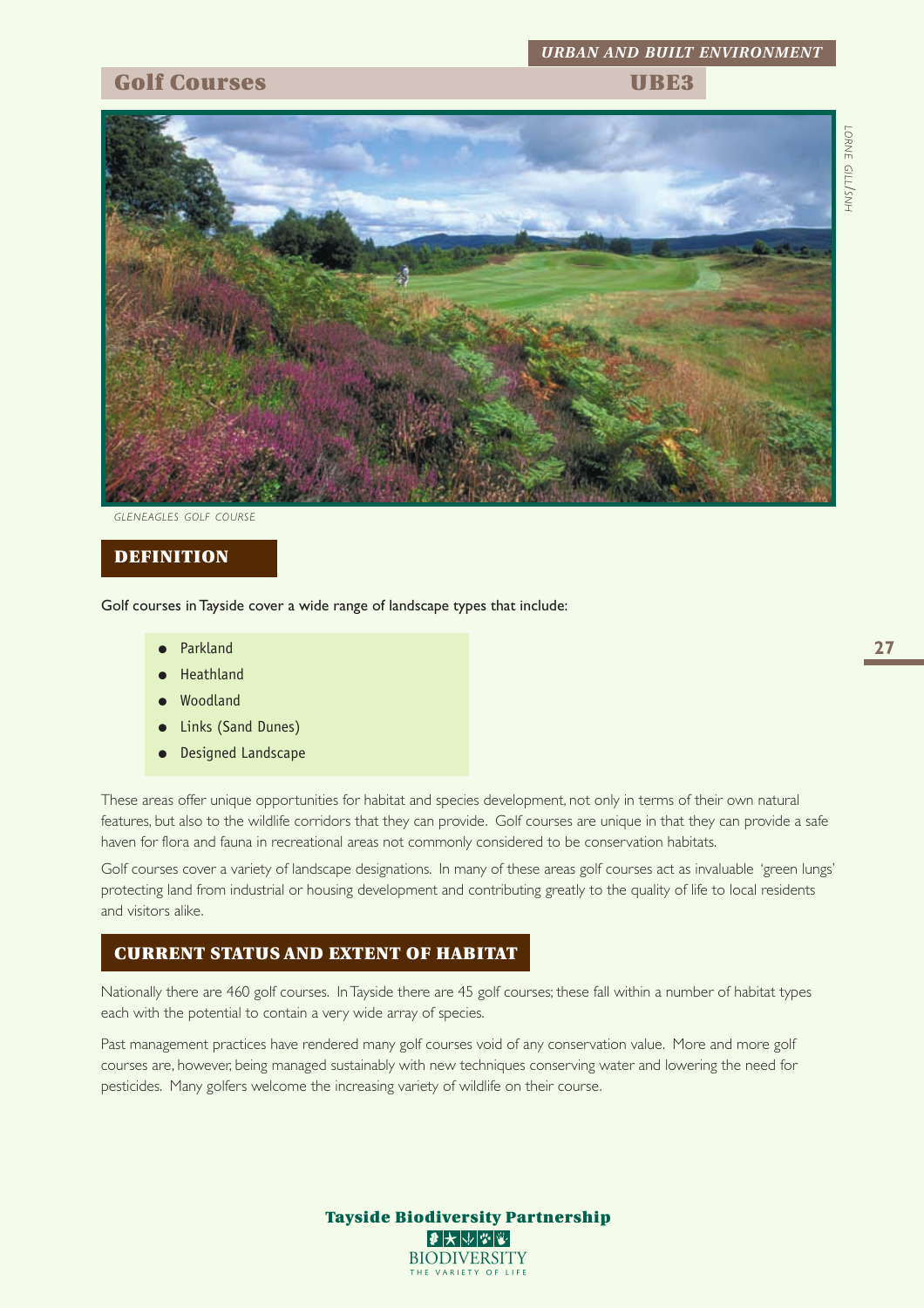#### **KEY SPECIES**

**P** = UK Priority species **C** = UK species of conservation concern

| <b>Mammals</b>       | Roe deer                               | Capreolus capreolus                           | C           |  |  |  |  |
|----------------------|----------------------------------------|-----------------------------------------------|-------------|--|--|--|--|
|                      | <b>Badger</b>                          | Meles meles                                   | C           |  |  |  |  |
|                      | Fox                                    | <b>Vulpes vulpes</b>                          |             |  |  |  |  |
|                      | Otter                                  | Lutra lutra                                   |             |  |  |  |  |
|                      | Red squirrel                           | Sciurus vulgaris                              | P           |  |  |  |  |
|                      | Pipistrelle bat                        |                                               | Р           |  |  |  |  |
|                      | Brown long-eared bat                   | Pipistrellus pipistrellus<br>Plecotus auritus | Ċ           |  |  |  |  |
|                      |                                        |                                               |             |  |  |  |  |
| <b>Birds</b>         | <b>Buzzard</b>                         | <b>Buteo buteo</b>                            | $\mathbf C$ |  |  |  |  |
|                      | Barn owl                               | Tyto alba                                     | C           |  |  |  |  |
|                      | Short-eared owl                        | Asio flammeus                                 | C           |  |  |  |  |
|                      | Tawny owl                              | Strix aluco                                   | Ċ           |  |  |  |  |
|                      | <b>Kestrel</b>                         | <b>Falco tinnunculus</b>                      | C           |  |  |  |  |
|                      | Osprey                                 | <b>Pandion haliaetus</b>                      | Ċ           |  |  |  |  |
|                      | Sparrowhawk<br>Accipiter nisus         |                                               |             |  |  |  |  |
|                      | Capercaillie<br>Tetrao urogallus       |                                               |             |  |  |  |  |
|                      | Tetrao tetrix<br><b>Black grouse</b>   |                                               |             |  |  |  |  |
|                      | Oystercatcher<br>Haematopus ostralegus |                                               |             |  |  |  |  |
|                      | Curlew                                 | Numenius arquata                              | C           |  |  |  |  |
|                      | Heron                                  | Ardea cinerea                                 |             |  |  |  |  |
|                      | Fieldfare                              | Turdus pilaris                                | C           |  |  |  |  |
|                      | Redwing                                | <b>Turdus iliacus</b>                         | C           |  |  |  |  |
|                      | Yellowhammer                           | Emberiza citrinella                           | Ċ           |  |  |  |  |
| <b>Amphibians</b>    | Common frog                            | Rana temporaria                               | $\mathbf C$ |  |  |  |  |
|                      | Common toad                            | <b>Bufo bufo</b>                              | C           |  |  |  |  |
|                      | Newt spp.                              |                                               | Ċ           |  |  |  |  |
| <b>Invertebrates</b> | Small tortoiseshell butterfly          | Aglais urticae                                |             |  |  |  |  |
|                      | <b>Ringlet butterfly</b>               | Aphantopus hyperantus                         |             |  |  |  |  |
|                      | Meadow brown butterfly                 | Maniola jurtina                               |             |  |  |  |  |
|                      | Bumble bee spp.                        |                                               |             |  |  |  |  |
| <b>Plants</b>        | Oak spp.                               |                                               |             |  |  |  |  |
|                      | Scots pine                             | Pinus sylvestris                              |             |  |  |  |  |
|                      | Juniper                                | Juniperus communis                            |             |  |  |  |  |
|                      | Cowslip                                | Primula veris                                 |             |  |  |  |  |
|                      | Ragged robin                           | Lychnis flos-cuculi                           |             |  |  |  |  |
|                      | Northern marsh orchid                  | Dactylorhiza purpurella                       |             |  |  |  |  |
|                      |                                        |                                               |             |  |  |  |  |

#### **NATURE CONSERVATION IMPORTANCE**

Golf course management involves much more than just managing turfgrass. Winter maintenance, particularly on Scottish golf courses makes up the bulk of the management programmes that encompass some, if not all of the following:

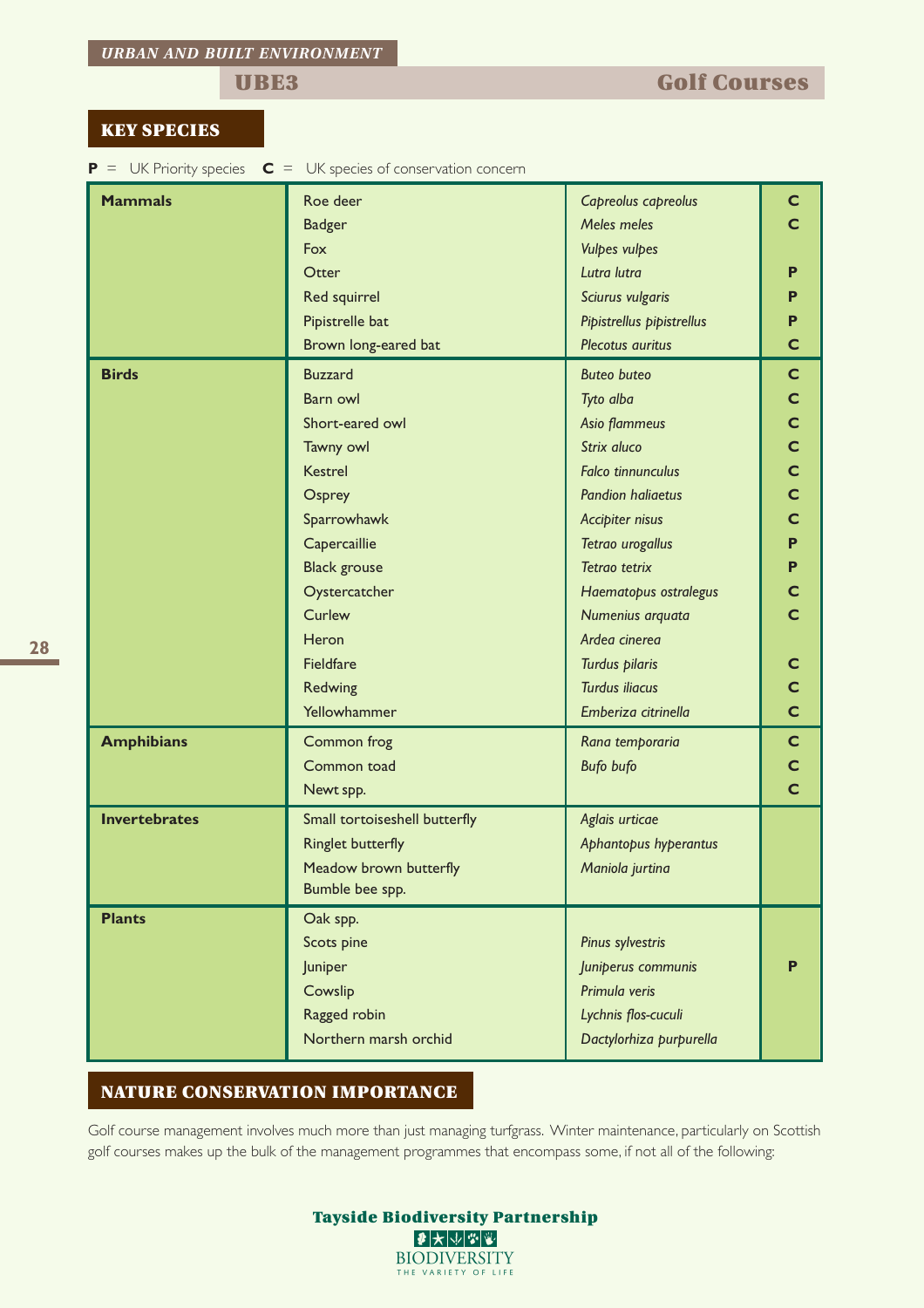### **Golf Courses Courses UBE3**

#### **Woodland Management**

Trees provide definition for fairway edges or low maintenance areas in and around golf courses. In addition they provide valuable wildlife habitats and corridors.

In wet areas Willow *Salix caprea* and Alder *Alnus glutinosa* are found, whereas in better-drained soils Scots Pine *Pinus sylvestris* and Silver Birch *Betula pendula* are often present. Trees not susceptible to ball damage are also better for obvious reasons; these include Oak, Ash, Pine and Lime.

A mix of ages and species creates a greater variation in the genetic stock, lessening the risk of the spread of disease and loss of trees through wind damage. Such a variety of tree types and maturity provides a range of canopy heights and provision of habitat areas. Where safe, dead timber can be allowed to stand, with both large timber and branches stacked to create microhabitats and smaller branches and leaves swept into brush piles.



#### **Osprey** *(Pandion Haliateus)*

Ospreys are found in forests and stands of Scot's Pine, usually beside a loch. Although invariably associated with the wilds of Scotland, their favoured habitats are commonly found on many of our golf courses and they are becoming more widely seen.

On their return from Africa, these striking birds lay their eggs in late April. Although their population is increasing overall and the return of the species can be looked upon as a success story, they are continually under threat from egg collectors, poisoned bait and habitat loss.

Ospreys look for fish, their sole food source, by hovering over water, or by utilising a nearby perch.

# *LORNE GILL/SNH*



#### **Grassland Management**

Areas of grassland roughs provide valuable habitat corridors; they should be linked both internally and outwith the golf course environs. Grassland offers excellent water retention opportunities as well as having the ability to prevent soil erosion. Control and eradication of invasive species such as bracken is essential. However, once bracken is under control a limited amount is beneficial for a variety of invertebrates. Areas of rough grassland can be managed to provide excellent wildlife habitats, together with buffer strips for water features, ditches and other sensitive areas.

Rough grassland only requires annual maintenance such as one cut and rake in September. This lowers maintenance costs, especially if the area can also be kept free of chemical applications or drift spray and the depositing of grass cuttings.

#### **Northern Marsh Orchid** *(Dactylohiza Purpurella)*

Found in marsh grassland areas, these orchids are a characteristic deep purple colour with beautiful diamond-shaped petals and dark markings.

**Tayside Biodiversity Partnership** ●大小を図 **BIODIVERSITY** THE VARIETY OF L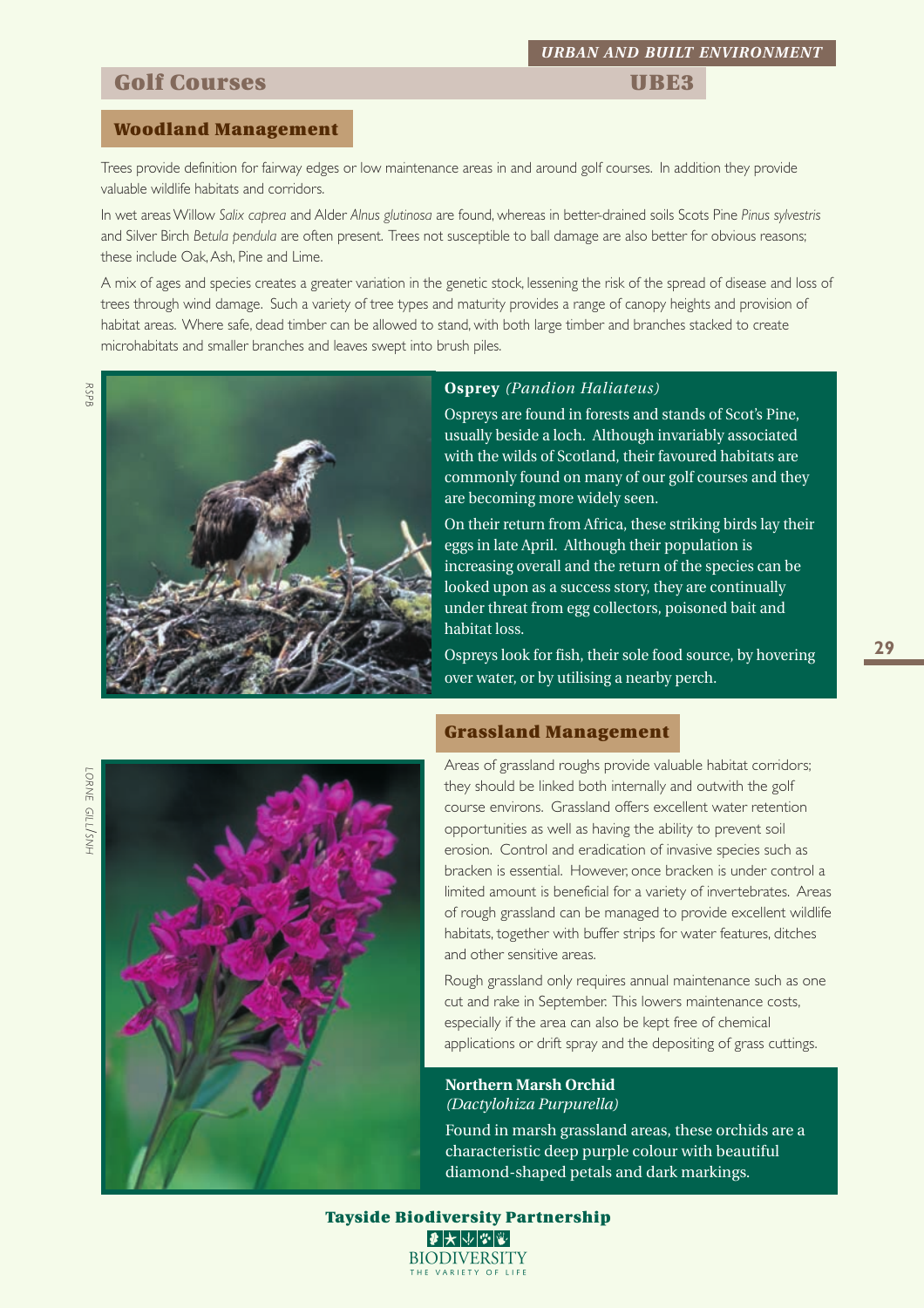Where wildflower populations are identified and finer native grasses such as Red Fescue *Festuca rubra* and Creeping Bent *Agrostis stolonifera* are identified special care should be taken to conserve these sensitive species. If they are already in situ it is generally a sign of good management practice.

Grasslands can also be made more visually interesting and diverse with the addition of native wildflower seed mixes or native wildflower plugs. Such planting will encourage a wide range of butterflies and moths, which in turn will attract many species of birds and bats. Careful planting and maintenance of gorse and broom will not only add visual stimulus, but can be very valuable bird and invertebrate habitats in themselves if they adjoin rough grassland.

#### **Ponds and Wetlands**

Ponds and wetlands can be particularly aesthetically pleasing areas on golf courses. However, the long-term management outlay of such features is sometimes forgotten at great cost to the wildlife and the golfer. Management of existing ponds and wetlands, together with the creation of new ponds and wetlands encourages a wide diversity of wildlife, creates an ecologically sound system and provides course drainage and, in some cases, primary water treatment.

Wetlands offer a tremendous range of plants such as Common Reedmace *Typha latifolia* and Hare's Tail Cotton Sedge *Eriophorium vaginatum*. However, these areas need to be protected from chemical applications and drift spray so that aquatic plants and wildlife remain unharmed.

Under Local Environment Risk Assessments for Pesticides (LERAP) six metre buffer zones have been set for some pesticides. However, this can be reduced to one metre when using LERAP-tested and approved spray jets. In addition, under the Groundwater Regulations golf courses cannot flush sprayer washings down the drain or onto waste ground. The homogenous cover of a plant type is usually an indicator of chemical application or spray drift. In nutrient-rich waters for example, Common Duckweed *Lemna minor* and Canadian Waterweed *Elodea canadensis* are highly invasive species. Where over-nutrification (eutrophication) occurs algal bloom can be present.

#### **Heathland**

Heaths are characterised by nutrient poor acid soils principally consisting of the heath (Ericaceae) family. Heather or Ling *Calluna vulgaris* is usually the most prominent species, although the Vaccinium species, for instance Blaeberry and Cowberry, become more important on the upland heaths.

On lowland heaths Ling *Calluna vulgaris*, Bell heather *Erica cinerea* and Cross-leaved heath *Erica tetralix* combine with gorse and grasses to provide a mixed habitat, which like the upland heaths, is sensitive to a number of factors.

This vulnerable habitat can be home to a number of game birds that rely on a variation in the age of the heather cover for nesting and feeding. These game birds include Red grouse, Capercaillie and Black grouse, as well as Pheasant, alongside a considerable array of invertebrates such as moths, grasshoppers, crickets and dragonflies.

Changes in golf course management can rapidly benefit the heathland in terms of its health and diversity with benefits arising beyond its high biodiversity value. The heath's slow growth pattern enables general maintenance costs to be kept low in comparison to woodland and grasslands.

Many different management options can help regenerate heather, including restricted burning, scarification, seeding and turfing. Such options for golf courses are dependent on a number of localised factors - climate, land use, viable seed bank and budgets - to name but a few.

#### **Dunes**

Sand dunes are extremely fragile habitats sensitive to changes brought about by erosion, pollution and development. Dunes are formed through natural processes with formation triggered by obstacles to the wind (including tidal litter and vegetation) which slows the wind and allows the deposition of sand. Vegetation is probably the most important in terms of dune stability, but it is also the most susceptible to damage from movement and trampling.

Links courses derive their name from the Scottish word 'links' meaning 'undulating sandy ground near the coast'. These courses have a clear role to play in possible preventative measures for coastal erosion. As part of this process the conservation of native plants and careful utilisation of chemical sprays will need to be considered.

Dunes are home to more than a thousand species of flowering plants and ferns, as well as hundreds of species of lichens, fungi and algae. These support a diverse range of invertebrates such as butterflies (including the Small pearl-bordered fritillary), bumblebees, grasshoppers, spiders and beetles. Birds of prey (Short-eared owls and Merlins) hunt the dunes and slacks, whilst Fieldfares and Redwings winter among sea buckthorn where they feed on the berries. The dune system on the Angus Coast, which includes a number of golf courses, features many of these species.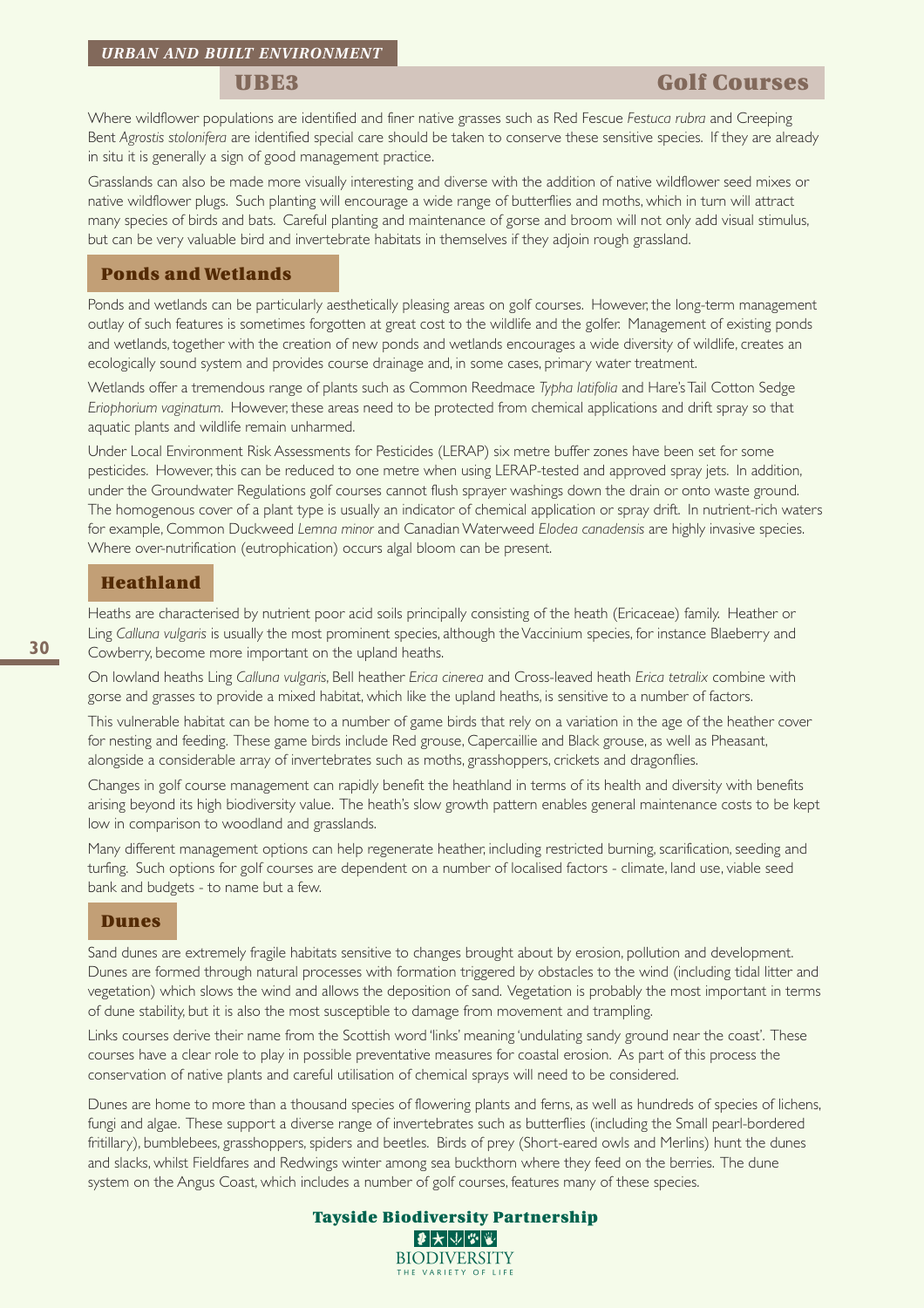## **Golf Courses Courses Access** 2008 **UBE3**

#### **ECOLOGY AND MANAGEMENT**

#### **Case Studies**

#### North Inch Golf Club, Perth

The recent redevelopment and extension of the North Inch Course led to an opportunity to develop "natural areas", which will also enhance the players' enjoyment. Owing to its restricted area it was determined that the woodland and water features on the course would need to play many roles.

With this in mind the Scottish Golf Course Wildlife Group carried out an assessment of the current landscape, the course, its future developments and improvements. It was decided to split the course in terms of landscape type. Parts of the course are set in parkland and these have had supplementary planting of Oak and Lime trees. Other areas have 'gone native' with plantings of local tree and hedge species. This defines the course fringes. The south bank of the Tay has been planted with species reflecting those on the north bank.

In the wetter areas Willow and Alder trees have been used to create a semi-natural wetland habitat. It has been designed to demonstrate the mutual benefits to both golfer and wildlife. The course has also had areas of rough 'grown in' to create better definition and - importantly, to provide a challenge to golfers, as well as introduce further habitats.

The planting schemes were co-ordinated by Perth and Kinross Council Tree and Woodland Officers.

#### Gleneagles Golf Courses

Since 1983 Gleneagles Golf Courses have been developing environmental practices that enhance the resort's five star reputation. To date this has culminated in the 'Committed to Green' Pan-European Golf Environment Award.

Baseline information was gathered on the geology and history of the landscape. The conservation works first and foremost revolved around the management of the eighteen Sites of Scientific Interest (SSIs) and one Site of Special Scientific Interest (SSSI), but they also made many of the wetland areas a feature of the new Monarch's (now Centenary) Course which was developed in 1992.

The international journal "Golf World" stated in June 2000 'when nature and golf collide harmoniously, as they do in the marsh in the front of the 5<sup>th</sup> green, the hole becomes naturally more exciting to play'.

In 1992 the first Gleneagles Golf Courses' Integrated Ecological Management Plan 1992 – 1997 was produced which set out the objectives for the coming five years. In 1998 the plan was reviewed and replaced with the Gleneagles Golf Courses 'Environmental Management Plan 1998 – 2002'.

# *URBAN AND BUILT ENVIRONMENT*

*LORNE*

*GILL/SNH*

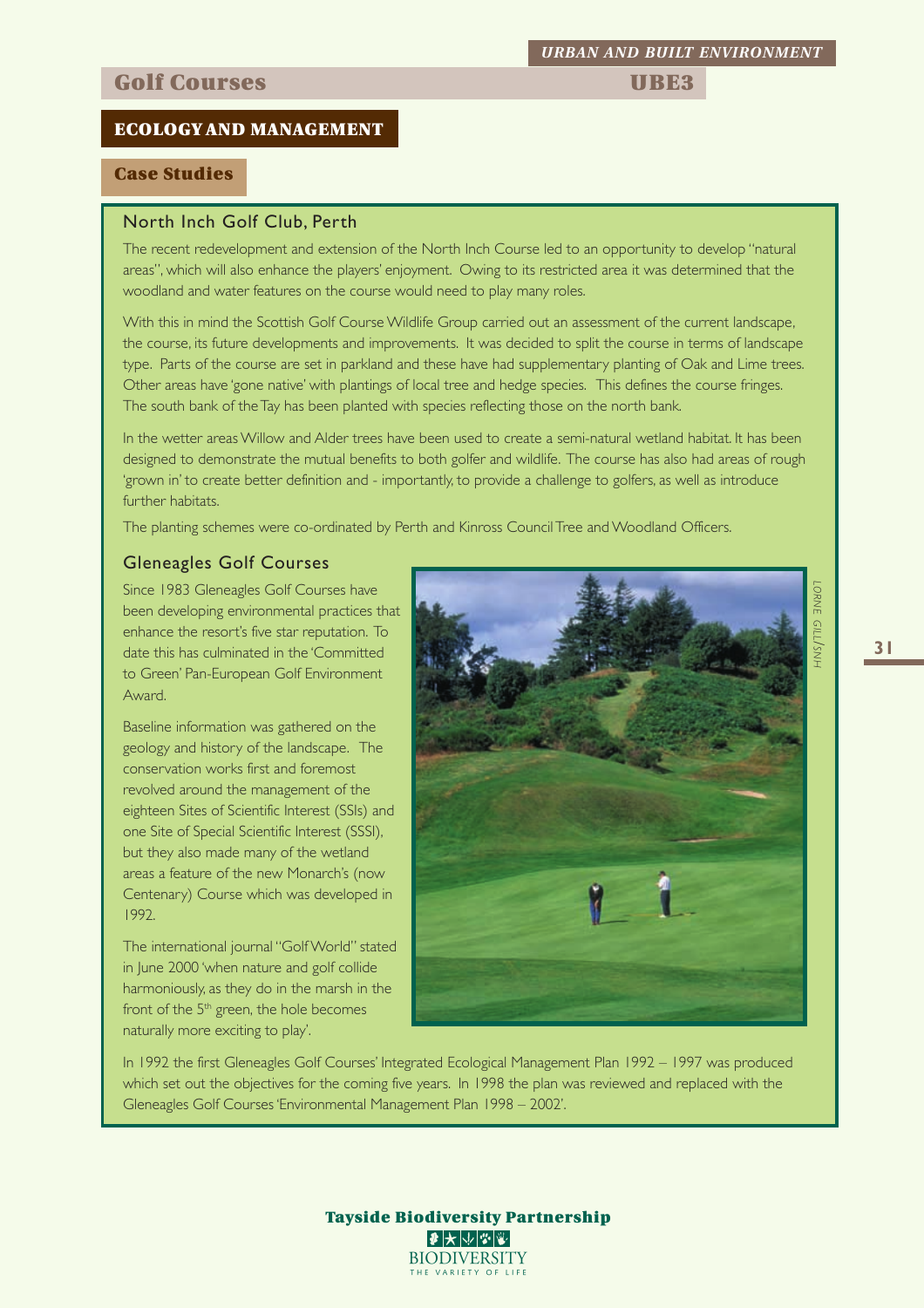#### **CURRENT FACTORS CAUSING LOSS OR DECLINE**

#### **Changes in plant diversity**

Within the last twenty-five years there have been significant declines in plant species diversity in moorland grass, infertile grassland, tall grass/herb and lowland wooded habitats. Conversely there was an increase in species diversity in heath/bog vegetation.

Decreases in the average number of species have occurred in fields, woods, moorland, hedges and riparian edges, especially in lowland landscapes. The changes in the different types of plants suggest that the decline reflects an overall shift towards more intensively managed and nutrient-rich vegetation. The increase in diversity in heath/bog vegetation was associated with an increase in grasses at the expense of typical heath and bog plants.

#### **Native species at risk**

Whilst many native species are relatively common over a quarter of fish, amphibians and reptiles assessed in 1997 are considered "threatened". Between 10 and 20 per cent of invertebrates, vascular plants and lower plants (lichens and mosses) are "threatened", with a similar proportion designated "nationally scarce".

Comparable figures are not available for mammals and birds because their threat status is considered in the international rather than the national context. A large proportion of invertebrates, plants, and other organisms (for example parasitic animals, springtails, fungi, and micro-algae) has not been assessed and so is not included.

#### **MAIN THREATS TO KEY SPECIES**

| <b>Otter</b>                                                                                                                                                                                                                             | Poor spraying practices and lack of buffer zones, plus pollution of watercourses.<br>Impoverished bankside habitat features needed for breeding and resting.<br>Incidental mortality, primarily by road deaths.                                                                                                                                 |          |  |  |  |  |  |  |
|------------------------------------------------------------------------------------------------------------------------------------------------------------------------------------------------------------------------------------------|-------------------------------------------------------------------------------------------------------------------------------------------------------------------------------------------------------------------------------------------------------------------------------------------------------------------------------------------------|----------|--|--|--|--|--|--|
|                                                                                                                                                                                                                                          | UK importance of Tayside population:                                                                                                                                                                                                                                                                                                            | moderate |  |  |  |  |  |  |
| <b>Capercaillie</b><br>Loss of heath/ pinewood habitat due to inappropriate management, including use of<br>fertilisers and pesticides, over-watering, excessive foot and cart traffic, burning and lack<br>of invasive species control. |                                                                                                                                                                                                                                                                                                                                                 |          |  |  |  |  |  |  |
|                                                                                                                                                                                                                                          | UK importance of Tayside population:                                                                                                                                                                                                                                                                                                            | high     |  |  |  |  |  |  |
| <b>Black Grouse</b>                                                                                                                                                                                                                      | Inappropriate management of heathland, including use of fertilisers and pesticides,<br>over-watering, excessive foot and cart traffic, burning and lack of invasive species control.<br>Habitat fragmentation leads to isolated populations.<br>Collisions with deer fences.<br>Loss of under-storey food plants in mature conifer plantations. |          |  |  |  |  |  |  |
|                                                                                                                                                                                                                                          | UK Importance of Tayside population:                                                                                                                                                                                                                                                                                                            | high     |  |  |  |  |  |  |
| <b>Short-eared</b><br>owls                                                                                                                                                                                                               | Inappropriate habitat management, including poor spraying practices.<br>Excessive trampling.<br>Loss of sand dune habitat.                                                                                                                                                                                                                      |          |  |  |  |  |  |  |
|                                                                                                                                                                                                                                          | UK Importance of Tayside population:                                                                                                                                                                                                                                                                                                            | moderate |  |  |  |  |  |  |

**Tayside Biodiversity Partnership**  $\blacktriangleright$   $\blacktriangleright$   $\blacktriangleright$   $\blacktriangleright$   $\blacktriangleright$ **BIODIVERSITY** THE VARIETY OF LIFE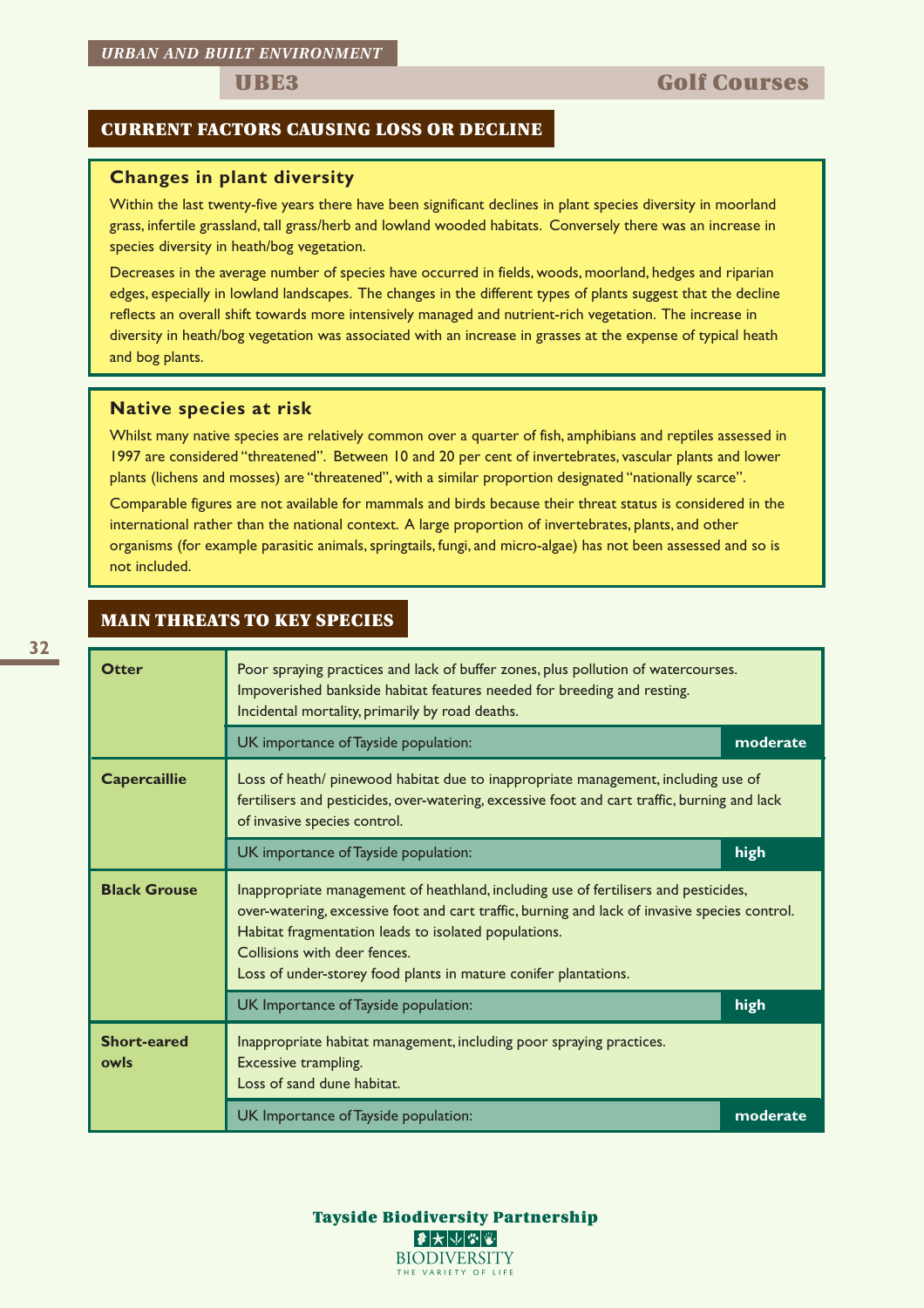*URBAN AND BUILT ENVIRONMENT*

### **Golf Courses TRE3**

| <b>Fieldfares,</b><br><b>Redwings and</b><br>other migrants                                                                                                                                                                             | Loss of sand dune complexes owing to lack of shrub species such as buckthorn and<br>inappropriate habitat management (poor spraying practices).<br>Excessive trampling.                                                                                                                                                                                                                                                                                                                                                             |          |  |  |  |  |
|-----------------------------------------------------------------------------------------------------------------------------------------------------------------------------------------------------------------------------------------|-------------------------------------------------------------------------------------------------------------------------------------------------------------------------------------------------------------------------------------------------------------------------------------------------------------------------------------------------------------------------------------------------------------------------------------------------------------------------------------------------------------------------------------|----------|--|--|--|--|
|                                                                                                                                                                                                                                         | UK Importance of Tayside population:                                                                                                                                                                                                                                                                                                                                                                                                                                                                                                | small    |  |  |  |  |
| Amphibians,<br>including Frog,<br><b>Toad and Newts</b>                                                                                                                                                                                 | Poor spraying practices.<br>Lack of buffer zones.<br>Loss or poor management of ponds and pools.                                                                                                                                                                                                                                                                                                                                                                                                                                    |          |  |  |  |  |
|                                                                                                                                                                                                                                         | UK Importance of Tayside population:                                                                                                                                                                                                                                                                                                                                                                                                                                                                                                | moderate |  |  |  |  |
| <b>Native Tree</b><br><b>Species</b> (including<br>Ash, Oak, Alder, Elder,<br>Hazel, Aspen, Willow,<br>Hawthorn, Scots Pine,<br>Bird Cherry, Gean<br>(Wild Cherry), Holly,<br>Wych Elm, Rowan,<br>Juniper, Birch and Yew)               | Poor selection and inappropriate plantings of trees on golf courses leading to loss of<br>other habitats of equal importance.<br>Poor tree management through inappropriate use of strimmers and staking leading to<br>a high loss of existing and newly planted trees.<br>Removal of hedges and treelines leading to loss of 'wildlife corridors'.<br>Removal, or inappropriate management, of mature trees or copses leading to habitat loss.<br>Loss of diversity of habitat through removal of standing dead wood or log piles. |          |  |  |  |  |
|                                                                                                                                                                                                                                         | UK Importance of Tayside population:                                                                                                                                                                                                                                                                                                                                                                                                                                                                                                |          |  |  |  |  |
| <b>Cowslip</b>                                                                                                                                                                                                                          | Poor rough grassland management, including use of fertilisers and pesticides leading to<br>a loss of native grasses and wildflower populations.<br>Lack of invasive species control.                                                                                                                                                                                                                                                                                                                                                |          |  |  |  |  |
|                                                                                                                                                                                                                                         | UK Importance of Tayside population:                                                                                                                                                                                                                                                                                                                                                                                                                                                                                                | moderate |  |  |  |  |
| <b>Ragged Robin</b><br>Poor rough grassland management, including use of fertilisers and pesticides leading to<br>a loss of native grasses and wildflower populations.<br>Loss of wetland habitat.<br>Lack of invasive species control. |                                                                                                                                                                                                                                                                                                                                                                                                                                                                                                                                     |          |  |  |  |  |
|                                                                                                                                                                                                                                         | UK Importance of Tayside population:                                                                                                                                                                                                                                                                                                                                                                                                                                                                                                | moderate |  |  |  |  |

#### **OPPORTUNITIES AND CURRENT ACTION**

#### **Scottish Golf Environment Group**

The Scottish Golf Course Wildlife Group, established in 1992, is a partnership of golfing and environmental organisations from the public, private and voluntary sectors. It employs two full time golf course advisers who aim to:

- Raise awareness of the existing and potential environmental value of golf courses;
- Promote best practice management and development of golf courses for the benefit of golf and the environment;
- Establish mechanisms for proactive adoption of best environmental practices.

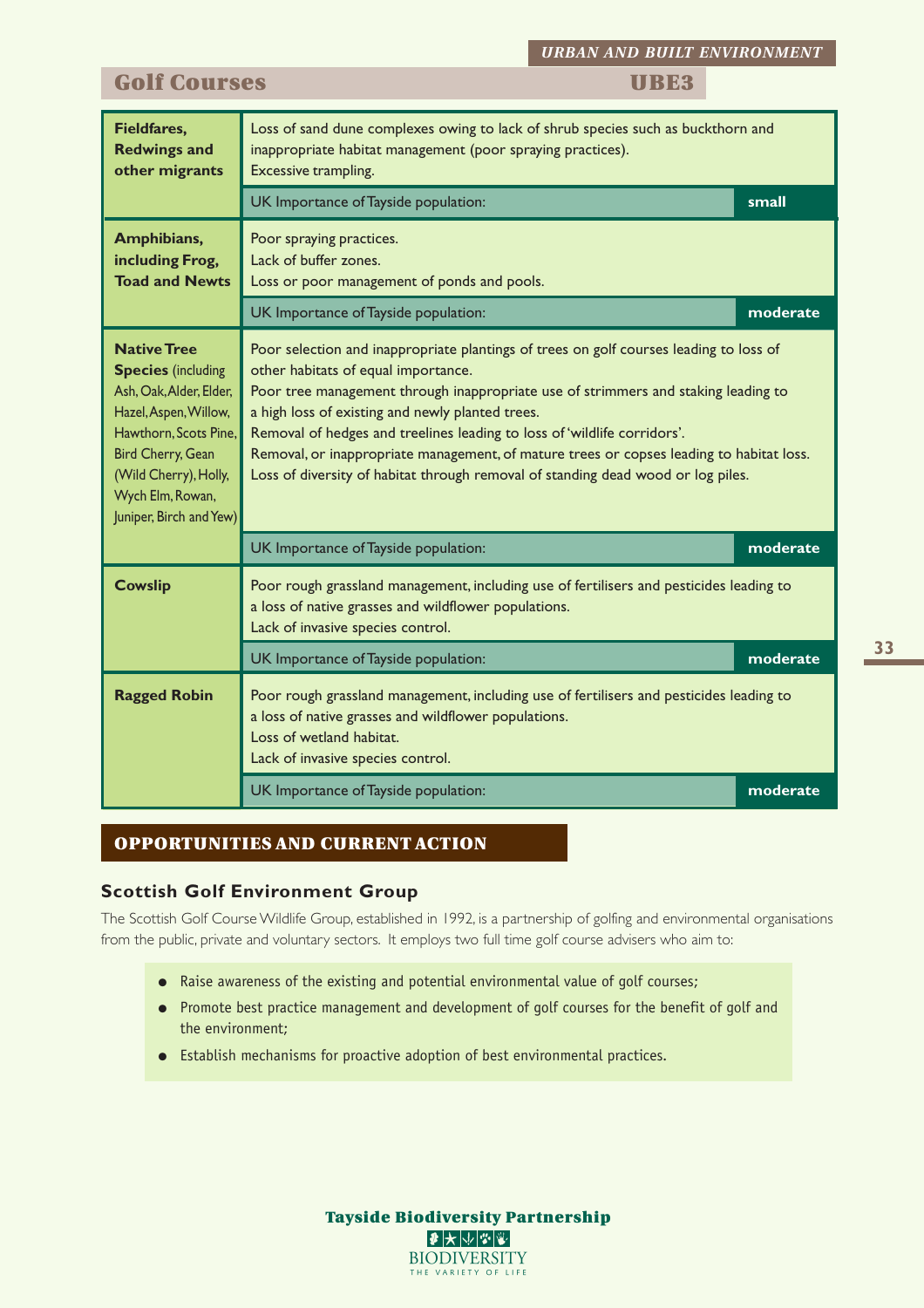They do this through:

- Increasing the application of best environmental practices in golf course management;
- Improving knowledge and understanding of environmental issues and how they affect golf course management and development;
- Promoting golfing and environmental issues to relevant organisations and involving them in the delivery of the Group's aims and objectives;
- Enhancing the environmental contribution of new golf course developments by offering guidance on best practice.

#### **OBJECTIVES & TARGETS**

|                | <b>Objectives</b>                                                                                              | <b>Targets</b>                                                                                                                                                                                                                        |  |  |  |
|----------------|----------------------------------------------------------------------------------------------------------------|---------------------------------------------------------------------------------------------------------------------------------------------------------------------------------------------------------------------------------------|--|--|--|
|                | Raise awareness in Golf Clubs of the benefits of<br>biodiversity.                                              | Work with the Scottish Environment Protection<br>Agency (SEPA) and Scottish Natural Heritage<br>(SNH) locally to raise awareness of the benefits<br>of good environmental practices.                                                  |  |  |  |
|                |                                                                                                                | Provide a list of relevant native tree species for<br>Tayside golf courses, with suppliers and prices.                                                                                                                                |  |  |  |
|                |                                                                                                                | Produce a database of support organisations and<br>suppliers whose goods and services would be of<br>benefit to golf courses.                                                                                                         |  |  |  |
|                |                                                                                                                | Devise training programmes/seminars in<br>partnership specifically for greenkeepers in order<br>to raise awareness of biodiversity on golf courses.                                                                                   |  |  |  |
| $\overline{2}$ | Raise public awareness of the benefits of biodiversity<br>on golf courses.                                     | In conjunction with Scottish Enterprise Tayside,<br>Tourist Boards, Scottish Golf Course Wildlife<br>Group, retail outlets and accommodation<br>providers show the general public the links<br>between golf courses and biodiversity. |  |  |  |
| 3              | Promote the Scottish Golf Environment Group<br>Environmental Excellence Awards and the associated<br>benefits. | Scottish Golf Environment Group have set a<br>target of 20 courses to be actively involved in<br>the Local Biodiversity Action Plan process by<br>April 2005.                                                                         |  |  |  |
|                |                                                                                                                | The Scottish Golf Environment Group have set a<br>target of 40 courses to be fully recognised in the<br>Environmental Excellence Awards by April 2005.                                                                                |  |  |  |
| 4              | Protect and enhance biodiversity on golf courses.<br>Tayside.                                                  | Audit the biodiversity golf course resource in                                                                                                                                                                                        |  |  |  |
|                |                                                                                                                | Set up a standard recording mechanism for flora<br>and fauna on Tayside golf courses.                                                                                                                                                 |  |  |  |
|                |                                                                                                                | Implement practical pilot project to protect and<br>enhance biodiversity on golf courses.                                                                                                                                             |  |  |  |

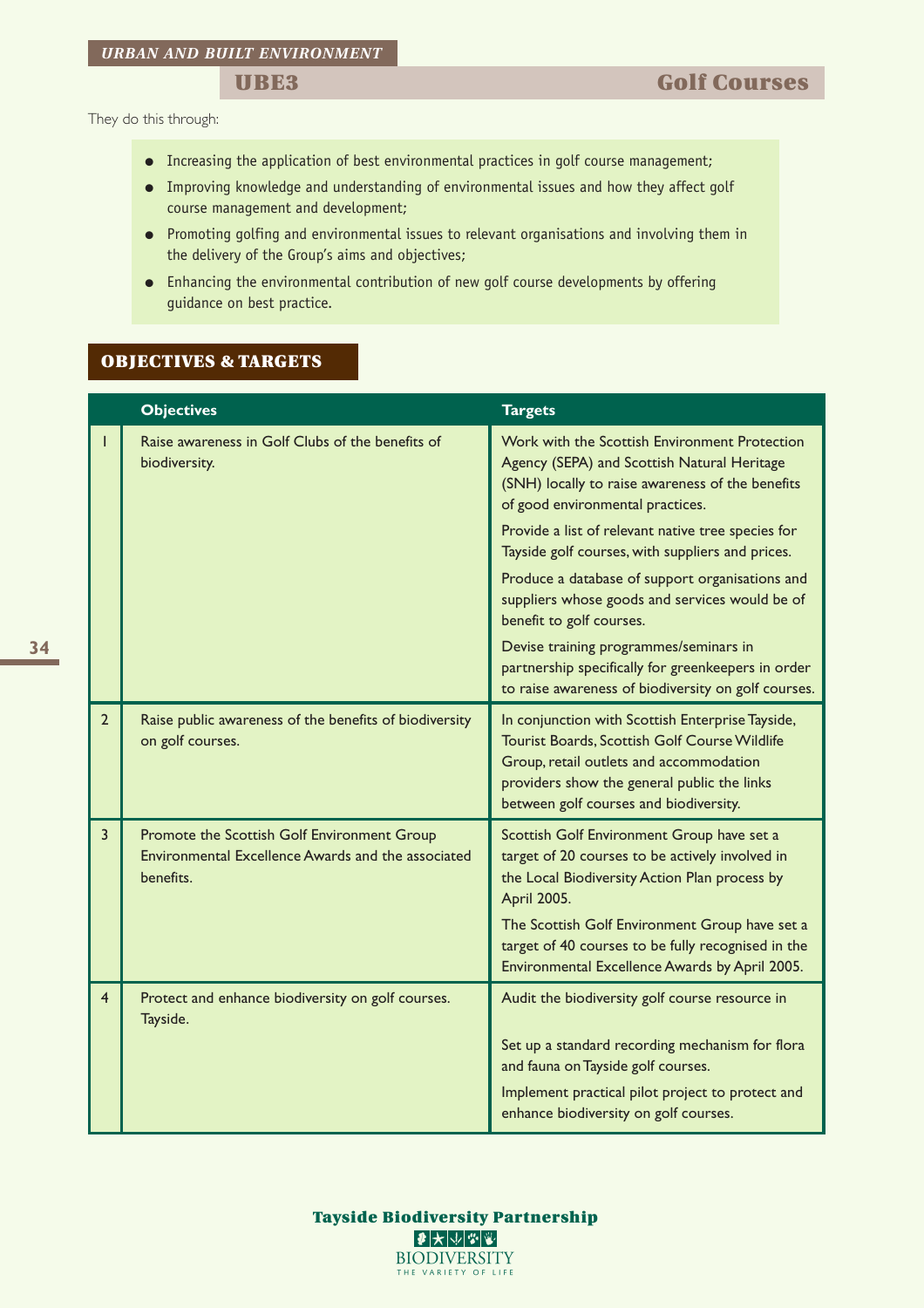*URBAN AND BUILT ENVIRONMENT*

# **Golf Courses The Courses The Courses The Courses The Courses The Course In the UBE3**

#### **Stakeholders**

- Golf Club Boards;
- Golf Club Members;
- Golf Course Managers;
- Greenkeepers;
- Regulatory Bodies;
- Voluntary Sector Organisations;
- Members of the public;
- Suppliers;
- Universities and Colleges;
- Local Authorities;
- Golf retail outlets;
- Tourist Boards;
- Accommodation providers;
- Enterprise companies.

#### **ACTION FOR BIODIVERSITY**

|                     |              | Action - Golf Courses Action Plan                                                                                                                                                                                                                                                                                | <b>Deliverers</b>       |                                                                                                  |  | To take place by | <b>Meets</b><br>Objective No. |                         |   |   |   |  |
|---------------------|--------------|------------------------------------------------------------------------------------------------------------------------------------------------------------------------------------------------------------------------------------------------------------------------------------------------------------------|-------------------------|--------------------------------------------------------------------------------------------------|--|------------------|-------------------------------|-------------------------|---|---|---|--|
|                     |              |                                                                                                                                                                                                                                                                                                                  | Lead<br><b>Partners</b> | <b>Partners</b>                                                                                  |  |                  |                               | 02 03 04 05 06 07 11 16 |   |   |   |  |
| <b>LBAP</b><br>Ref. | A            | <b>Policy and legislation</b>                                                                                                                                                                                                                                                                                    |                         |                                                                                                  |  |                  |                               |                         |   |   |   |  |
| UBE3                |              | In partnership with SEPA and SNH raise<br>awareness of golf courses' legal responsibilities.<br>i. 2004 - select areas of concern and<br>improvement.<br>ii. 2005 - Devise awareness raising media.<br>iii. 2006 - circulate publication.<br>iv. By 2007 - Monitor breaches of compliance<br>against 2002 level. | <b>SEPA</b>             | <b>SNH</b><br>AC<br><b>DCC</b><br><b>PKC</b>                                                     |  |                  | #                             | $#$ #                   | # | # | # |  |
|                     | B            | Site safeguard and management                                                                                                                                                                                                                                                                                    |                         |                                                                                                  |  |                  |                               |                         |   |   |   |  |
| UBE3                |              | Devise in consultation with golf clubs practical<br>projects that would be of benefit to both the golf<br>clubs and biodiversity; encourage Best Practice<br>demonstration sites and Open Day visits.                                                                                                            | <b>SGCWG</b>            | <b>SNH</b><br><b>SEPA</b><br><b>TBP</b><br>Selected golf clubs                                   |  | #                |                               | # # # # #               |   |   | # |  |
|                     | $\mathsf{C}$ | Species management and protection                                                                                                                                                                                                                                                                                |                         |                                                                                                  |  |                  |                               |                         |   |   |   |  |
| UBE3                |              |                                                                                                                                                                                                                                                                                                                  |                         |                                                                                                  |  |                  |                               |                         |   |   |   |  |
|                     | D            | <b>Advisory</b>                                                                                                                                                                                                                                                                                                  |                         |                                                                                                  |  |                  |                               |                         |   |   |   |  |
| UBE3                |              | Produce a database of support organisations and<br>products which will protect and enhance<br>biodiversity on golf courses - by 2004 (include<br>provision of database training from 2005 if<br>required).                                                                                                       | <b>SGCWG</b>            | <b>SNH</b><br><b>AC</b><br><b>DCC</b><br><b>PKC</b><br>Selected<br>organisations &<br>golf clubs |  | $#$ #            |                               |                         |   |   |   |  |

**35**

**Tayside Biodiversity Partnership**  $\bullet\star\smash\downarrow\smash\cdot\, \mathbb{Z}$ **BIODIVERSITY** THE VARIETY OF LIFE